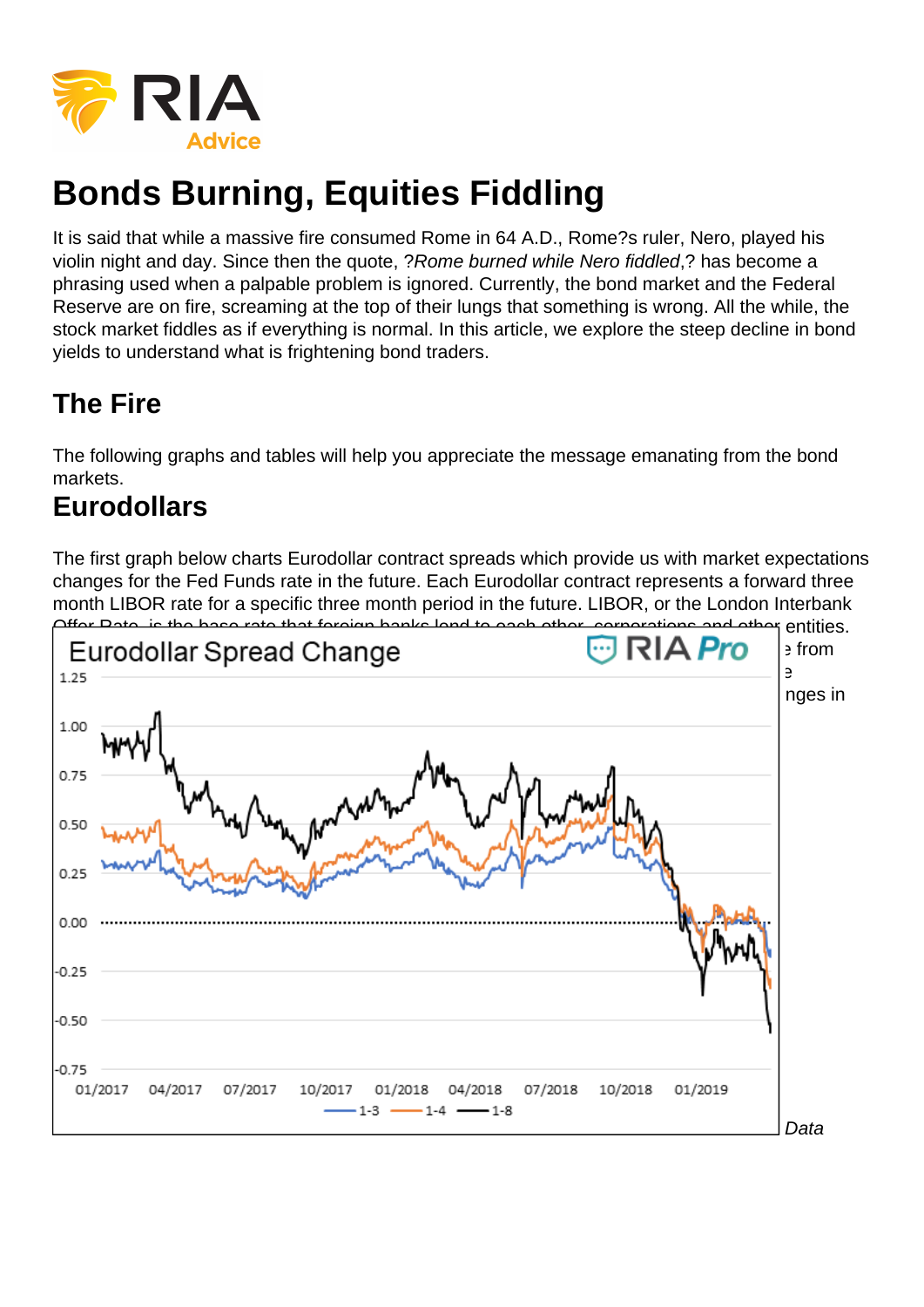Courtesy Bloomberg Currently, as shown with the blue line above, the difference between the third contract starting in mid-December is 18 basis points (0.18%) less than the first contract starting in mid-June. The difference tells us that the Eurodollar market currently expects three month LIBOR to decline 18 bps (0.18%) between June and December of 2019. Since October of 2018, the three curves, spanning three different time frames (6, 9 and 21 months), have gone from a consensus expectation of approximately 0.50% of rate increases over the next two years to 0.18-0.56% of rate decreases over the same period. The 0.75% to 1.00% shift is remarkable over such a short period. Global traders, banks, and corporations that account for much of Eurodollar/LIBOR activity, influenced by fluid Fed outlook changes, have made sharp adjustments to their economic forecasts.

# **Yields and Yield Curves**

The next chart shows the shift of the U.S. Treasury yield curve since January of 2018. The table below it provides further perspective for yield changes and curve gyrations.? RIA Pro subscribers can better appreciate the shifting yield curve by reviewing the Latest Commentary from March 26, 2019. In that update, we provided an animated yield curve showing monthly yield curve movements since January 2018.

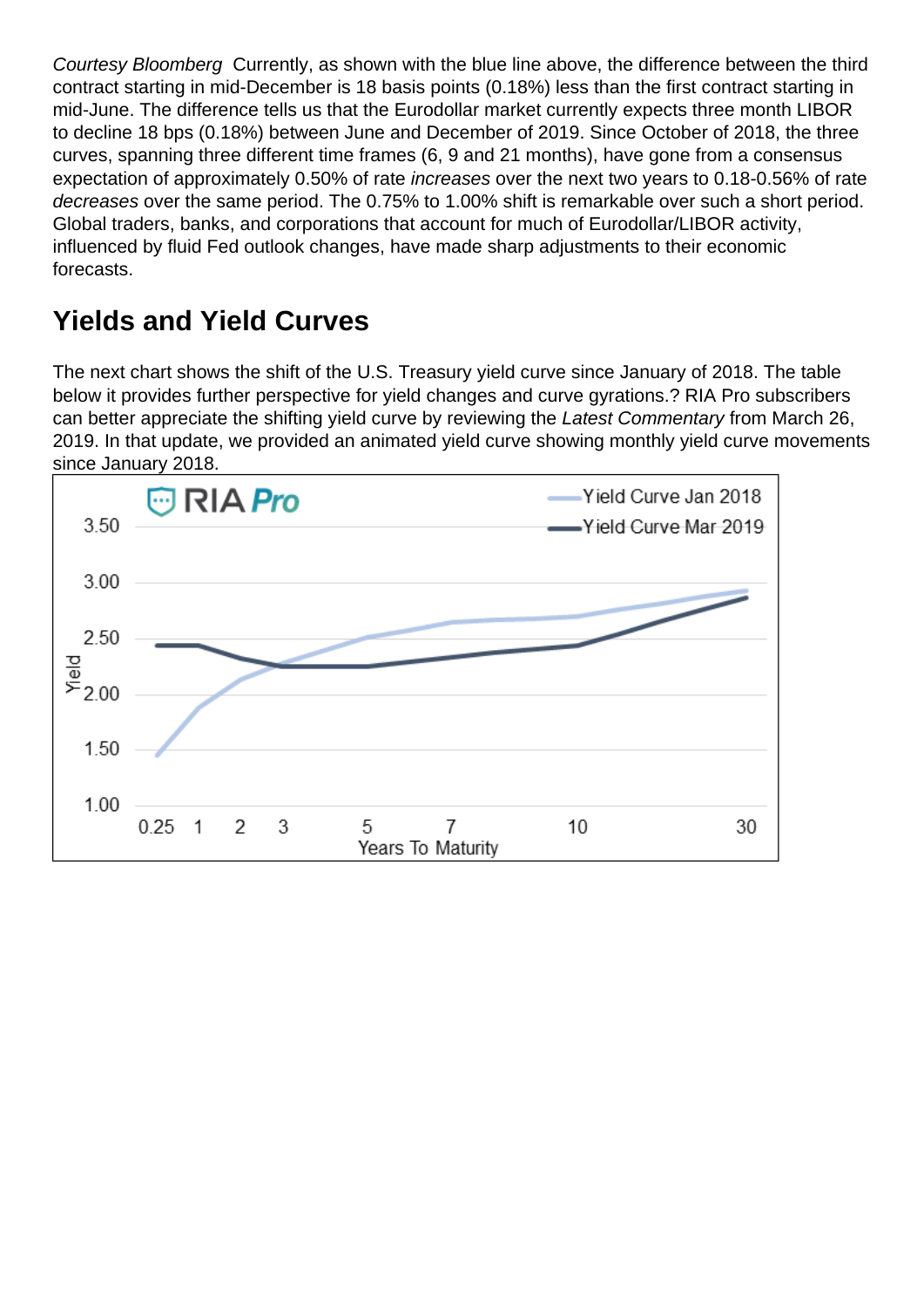|                     |                | As of    | As of    | <b>YTD</b> |
|---------------------|----------------|----------|----------|------------|
| <b>Yields</b>       | <b>Current</b> | 3/1/2019 | 1/1/2019 | Change     |
| 3 Month             | 2.43           | 2.43     | 2.35     | 0.08       |
| 1 Year              | 2.40           | 2.54     | 2.60     | (0.20)     |
| 2 Year              | 2.23           | 2.51     | 2.49     | (0.26)     |
| 5 Year              | 2.20           | 2.51     | 2.51     | (0.31)     |
| 10 Year             | 2.39           | 2.72     | 2.68     | (0.29)     |
| 30 Year             | 2.81           | 3.08     | 3.01     | (0.20)     |
| <b>Yield Curves</b> |                |          |          |            |
| 3m/2yr              | (0.20)         | 0.08     | 0.13     | (0.33)     |
| $3m/10$ yr          | (0.04)         | 0.28     | 0.33     | (0.37)     |
| 1yr/5yr             | (0.20)         | (0.02)   | (0.08)   | (0.12)     |
| 1yr/10yr            | (0.01)         | 0.18     | 0.09     | (0.10)     |
| 2yr/10yr            | 0.16           | 0.20     | 0.20     | (0.04)     |
| 2yr/30yr            | 0.58           | 0.57     | 0.53     | 0.05       |
| 5yr/10yr            | 0.19           | 0.20     | 0.17     | 0.02       |

Data Courtesy Bloomberg The graph below is

based on an assessment of ten yield curves of varying time frames. As shown and labeled by the orange bar on the right side, half of them are currently inverted. Note that every time since the 1970?s that at least 50% of the curves were inverted a recession was soon to follow.



Data Courtesy Bloomberg

# **Negative Yielding Bonds**

It is not just the Eurodollar and U.S. Treasury markets that think something is amiss.? The final graph provides a global perspective on rates. Specifically, it plots the amount of negative yielding bonds worldwide. Again, the changes to economic outlooks and central bank policy that have occurred since last fall are not just related to the U.S. but are global.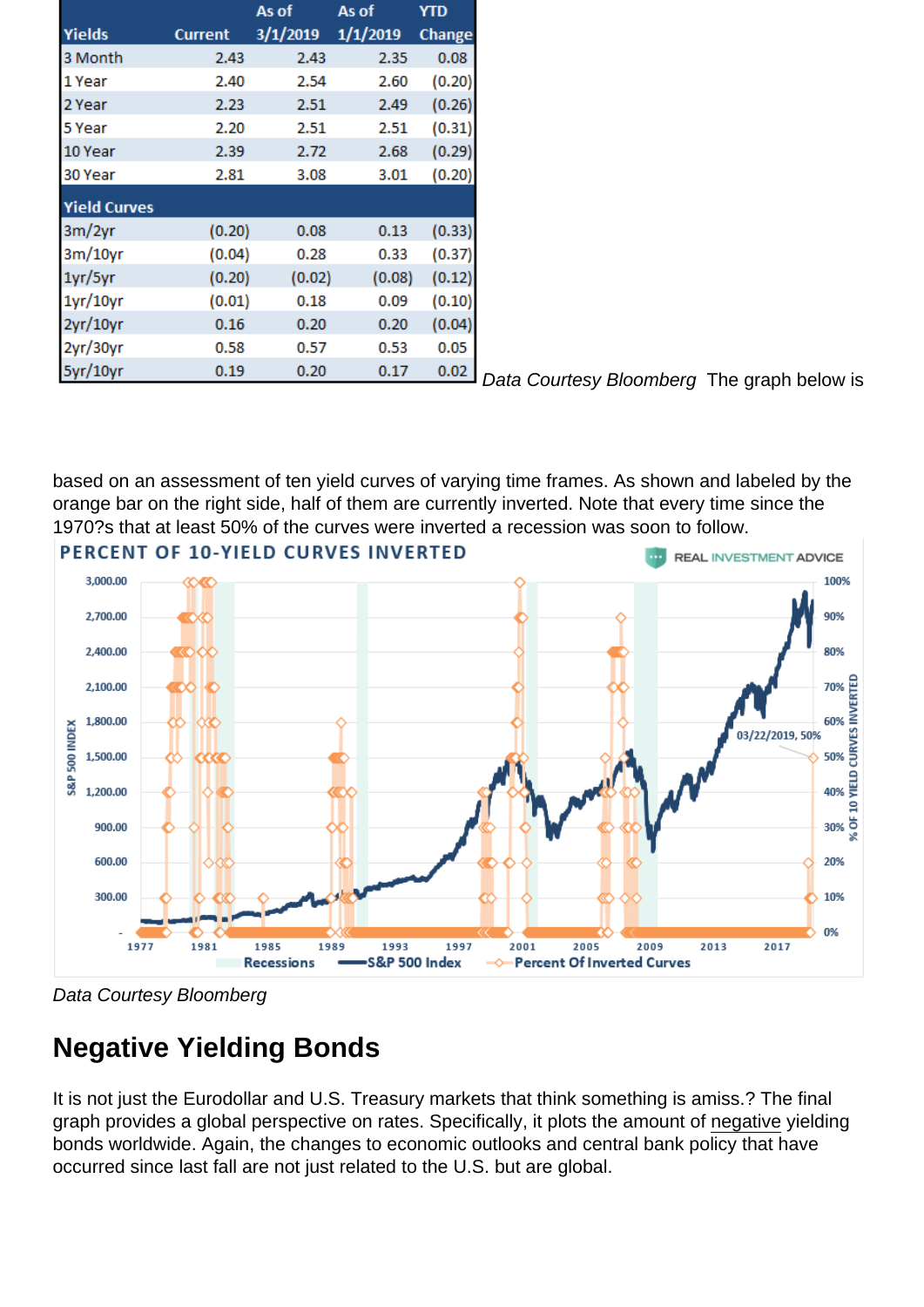

Graph Courtesy Bloomberg There is nothing normal with a negative yield, and we take notice when such a large number of bonds are trading below zero.

# **Summary**

Bond markets around the world are worried that economic growth and inflation are slowing drastically. In the U.S., expectations have shifted from a Fed that would gradually raise rates through 2019 and 2020 and continue to reduce their balance sheet, to a Fed that is likely to cut rates over the next six to nine months and has announced the end of balance sheet reductions. As illustrated in the table below, changes in Fed policy are a durable recession signal as the end of rate hike cycles are frequently followed by a downturn in the economy. If the Fed follows the market?s lead and puts an end to the hiking cycle that began in 2015, then we might very well be looking at a recession shortly.